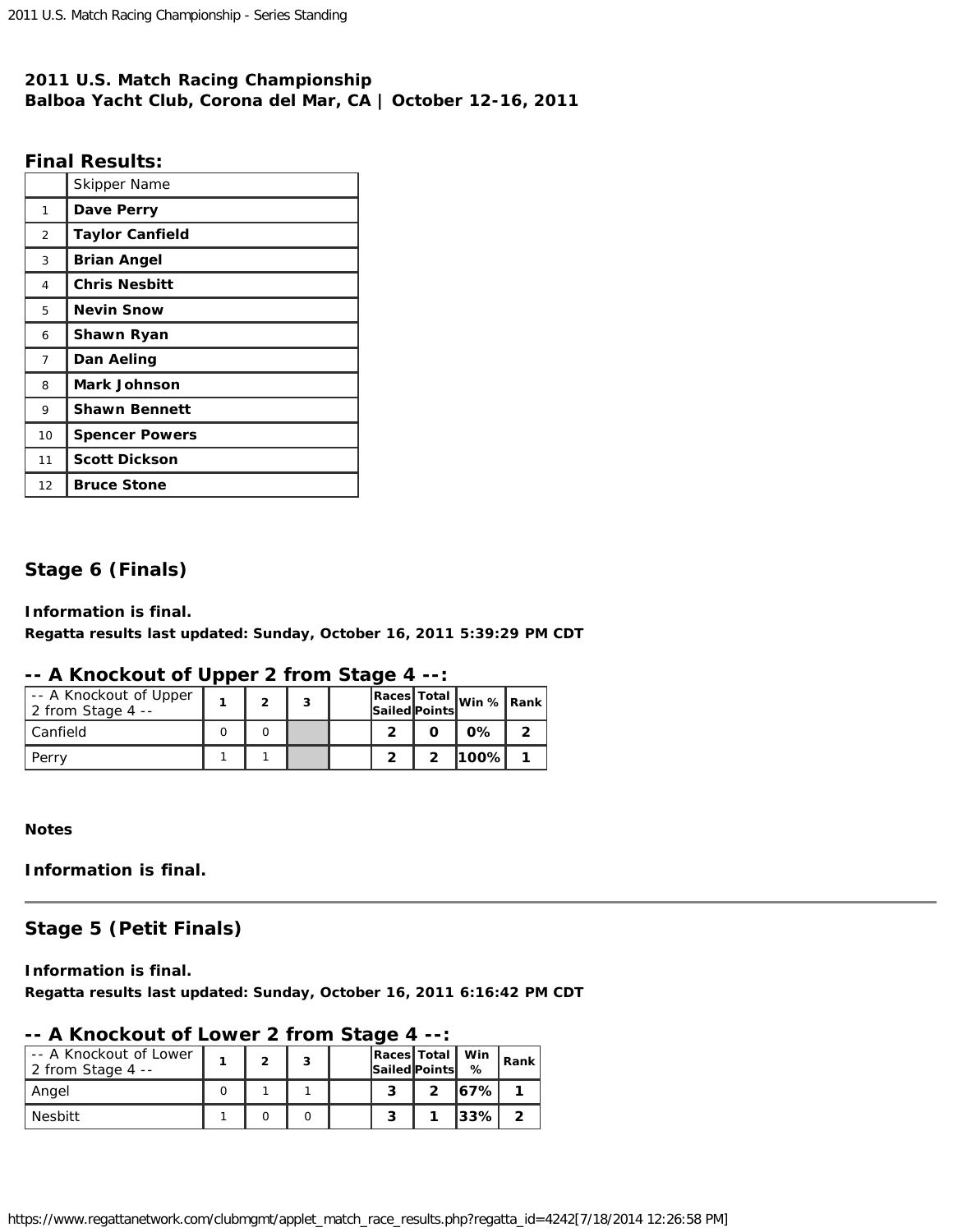#### **Notes**

**Information is final.**

## **Stage 4 - A Knockout Series**

#### **Information is final.**

**Regatta results last updated: Sunday, October 16, 2011 4:44:27 PM CDT**

## **-- A Knockout Series of Stage 3 Winners --:**

| -- A Knockout Series of<br>Stage 3 Winners -- |  | ີ |  |  |   | Races Total Win % Rank |  |
|-----------------------------------------------|--|---|--|--|---|------------------------|--|
| Angel                                         |  |   |  |  |   | 0%                     |  |
| Canfield                                      |  |   |  |  | ິ | 1100%                  |  |

## **--A Knockout Series of Stage 3 Winners--:**

| --A Knockout Series of<br>Stage 3 Winners-- |  |      | 5 |   | Races Total Win<br>Sailed Points | %     | Rank |
|---------------------------------------------|--|------|---|---|----------------------------------|-------|------|
| <b>Nesbitt</b>                              |  |      |   | 5 | າ                                | 140%I |      |
| Perry                                       |  | 0.75 |   | 5 | 12.25 60%                        |       |      |

## **--A Knockout Series of Stage 3 Winner - cont.--:**

| --A Knockout Series of<br>Stage 3 Winner - cont. - |  |  | Races Total Win % Rank |  |
|----------------------------------------------------|--|--|------------------------|--|
| Nesbitt                                            |  |  | $0\%$                  |  |
| Perry                                              |  |  | 1100%l                 |  |

#### **Notes**

### **Information is final.**

## **Stage 3**

**Information is final.**

**Regatta results last updated: Sunday, October 16, 2011 12:58:53 AM CDT**

## **-- 1st v 8th --:**

| -- 1st v 8th -- | ົ | з |   |   | Races Total Win % Rank |  |
|-----------------|---|---|---|---|------------------------|--|
| Canfield        |   |   | э | 2 | 100%                   |  |
| Johnson         |   |   |   |   | $0\%$                  |  |

# **-- 2nd v 7th --:**

| $-2$ nd v 7th $-$ | G | 2 |  | Races   Total   Win<br>Sailed Points | %        | $\mathsf{R}$ ank |
|-------------------|---|---|--|--------------------------------------|----------|------------------|
| Aeling            |   |   |  |                                      | $ 33\% $ |                  |
| <b>Nesbitt</b>    |   |   |  |                                      | 167% l   |                  |

## **-- 3rd v 6th --:**

| .<br>$ -$<br>-- |  |  | <b>IRaces</b> | Total  <br><b>Sailed Points</b> | lWin % | ' Rank |
|-----------------|--|--|---------------|---------------------------------|--------|--------|
|                 |  |  |               |                                 |        |        |